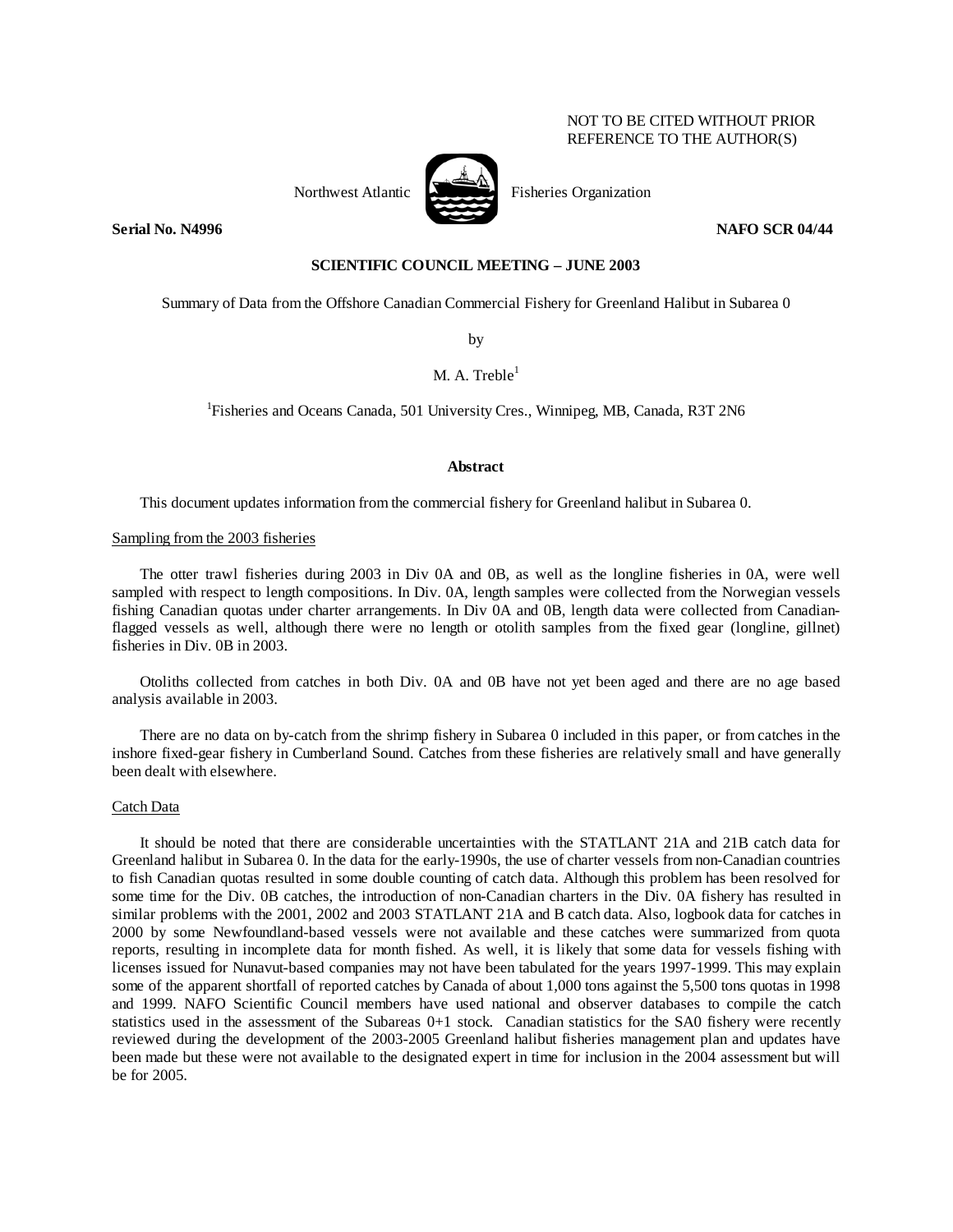The introduction of twin trawls to the fishery in 2000 has resulted in a new gear type. There is some question as to whether this new twin trawl gear has been coded differently from single trawls in data from some vessels or fleets operating in Div. 0B. Further examination of logbooks and observer data will be required to see the extent of this problem and whether or not it can be resolved. In the meantime, it is not possible to fully update the Subarea 0 CPUE series until this has been clarified. A non-standardized CPUE series for the Div. 0A fishery is presented.

#### **Results and Discussion**

#### Catch Trends

With the exception of a relatively small inshore fishery in Cumberland Sound, and some exploratory fishing in Subarea 0 beginning in 1996, virtually all the catch in Subarea 0 prior to 1999 occurred offshore in Div. 0B. A TAC of 5,500 tons was in place for SA0 from 1994 to 2000. In 2001, a new quota of 4,000 tons was introduced for Div. 0A and 1A offshore, separate from the 11,000 tons in  $OB + 1B$ -F offshore. In 2003 the TAC for Div. 0A and 1A offshore was increased to 8,000 tons and in 2004 this was applied to Div. 0A and 1AB offshore. The 0A TAC was set at 3,500 tons in 2001, increased to 4,000 in 2002 and 4,400 in 2003.

Ice conditions in Subarea 0 continue to limit the duration of the fishery. In 2003 there was no fishing in Div. 0B during January, February and March. In Div. 0A fishing was on possible during the summer and fall months, August to November (Table 1). In 2003 the catch in Div. 0B was 6,077 tons up from 3,968 tons in 2002. This included an increase in the Cumberland Sound winter longline fishery from 106 tons in 2002 to 244 tons in 2003. Catches in Div. 0A in 2003 were 4,278 tons (preliminary estimate) up from 3,561 tons in 2002.

 In Div. 0B catches have been taken mainly by otter trawl (2,403 tons in 2003), although catches by gillnet have become more important since 1999 with 1,168 tons taken by gillnet in 2003 (Table 1). Longline catches in 0B offshore have varied from 400 tons to 800 tons between 1999 and 2003 with a catch of 641 tons in 2003. In 1997, about 70% of the catch of 5,740 tons was taken by otter trawl, but this percentage declined to about 40% in 1999 (Brodie, 2000). In 2000, just over 50% of the catch came from otter trawls, about half of which was taken by twin trawls. The percentage of otter trawl catch varied between 40% and 46% from 2001 to 2003 with approximately 75% caught using twin trawl gear. Vessels from Canada, Japan, Faroe Islands, Russia, and Norway were the main participants in the fishery since the late-1980s, although there have been many changes to fleet compositions over time. During the 1990's, much of the Canadian quota in this fishery was caught under charter agreements with vessels from most of the nations listed above, although there were no such arrangements with non-Canadian vessels from 1999 to 2003 in Div. 0B.

In Division 0A catches were taken entirely by otter trawl from 1996 to 2001. Twin trawl gear was first introduced in 2000. A breakdown of catches by single and twin trawl was not available for 2000 and 2001. Almost 70% of the trawl catch in 2002 and 54% in 2003 were taken using the twin trawl gear. Longline gear was introduced in 2002 and comprised 30% of the catch that year as well as in 2003. The Nunavut based quota holders in this fishery do not have the capacity at this time to undertake fishing operations directly so this catch has been caught under charter arrangements with Southern Canadian and foreign companies from countries that have included Faroes, Poland, Lithuania, Estonia, Latvia, Russia and Norway. In 2003 two Norwegian longline vessels were chartered to fish in Div. 0A.

#### Catch Distribution

The location of the Div. 0B fishery has not differed greatly from 2000 to 2002 and is located along the shelf slope between  $61^\circ$  and  $64^\circ$ N at 900 m to approx. 1,500 m depths. The otter trawl fleet concentrated between  $61^\circ$  and  $63^\circ$ N.

The Div. 0A fishery is still considered an exploratory fishery and the fleets have varied their fishing locations over the past three years. In 2001 trawl catches were distributed fairly evenly all along the shelf slope from the southern boundary at  $66^{\circ}15'$ N to  $71^{\circ}$ N with a few sets taken near  $72^{\circ}$ N. In 2002 trawl catches extended to approx.  $73^{\circ}$ with the double trawl catch concentrated between  $71^{\circ}$  and  $72^{\circ}$ N. Depths fished in 2002 were similar to previous years for the trawl fleet, ranging from 693 m to 1310 m with the majority concentrated around 1,000 m. The long line fleet concentrated in the southeast of Div. 0A,  $66^{\circ}$  to  $69^{\circ}$ N and between 554 m and 1,250 m. In 2003 the longline fleet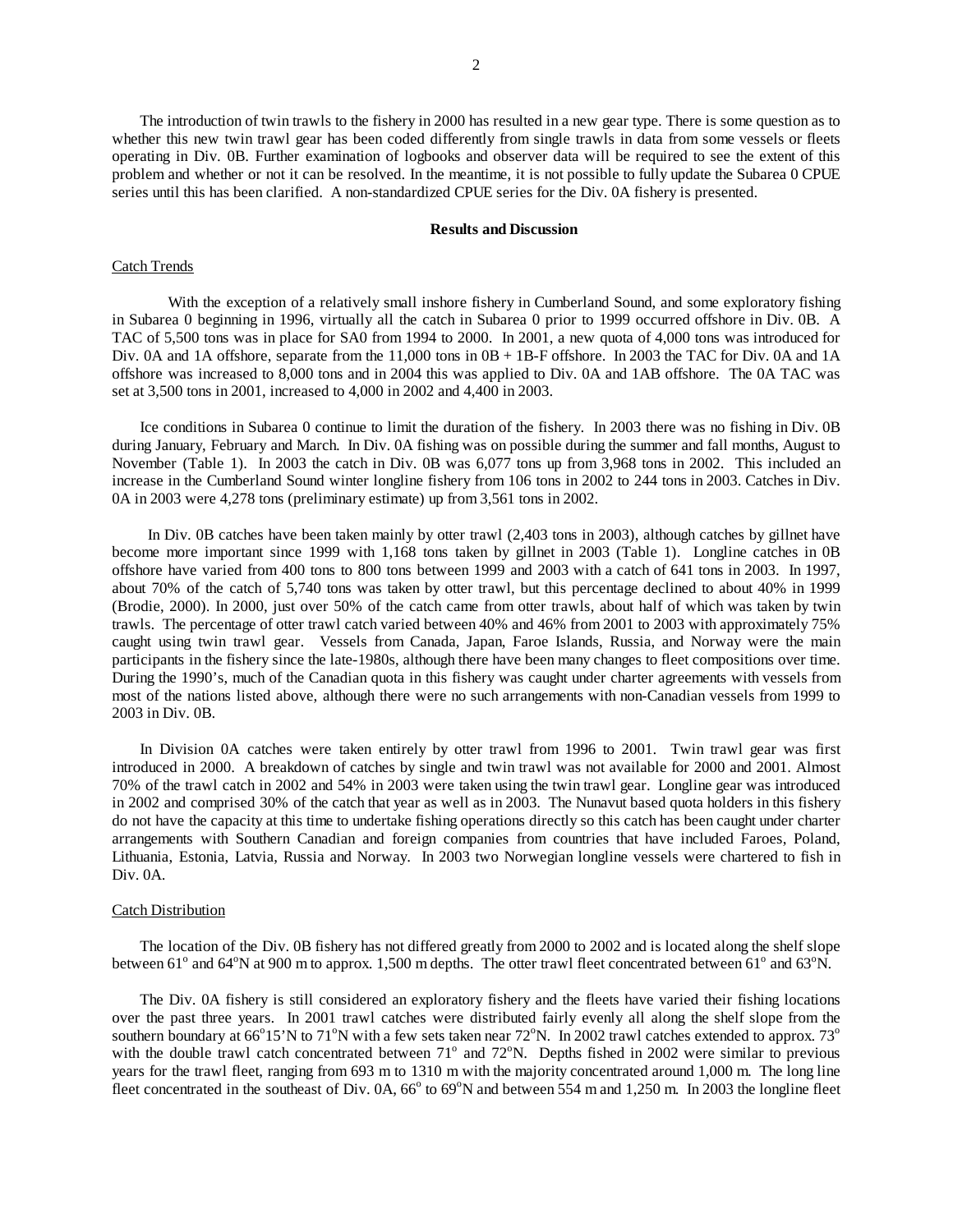also moved north directing 70% of their effort north of 70°N. As well, 90% of the twin trawl effort and 67% of the single trawl effort was north of  $70^{\circ}$ N.

### Length Frequency

 Sampling data from observers assigned to the Div. 0A vessels from 1996 to 2003 are shown in Fig. 6 and have not been adjusted to the overall catch. Length frequencies for the single and double trawl gear were similar within years and have been combined. In 1996 lengths ranged from 20 cm to 95 cm with two distinct modes, one at 41 cm and another at 50 cm. In subsequent years there has been a narrowing of the distribution and a shift to a single mode, 50 cm in 1997 and 44 cm in 2001. With the inclusion of longline gear into this fishery in 2002 the length distribution has shifted slightly with a greater number in the 56 cm to 80 cm length range and with a shift in modal length from 47 cm in 2002 to 50 cm in 2003. The modal length for males was 46 cm and for females it was 48 cm in 2003 (Table 2). The mean lengths by sex are not available at this time.

The minimum and maximum size of fish sampled in the 2003 Div. 0A long line catch was larger than in the Div. 0A trawl catch (Table 2). The modal length for males was 49 cm and for females it was 51 cm an increase of 2 cm in both cases over that observed in 2002. Mean length has not been calculated at this time.

Figures 1 a) and 1 b) show the length frequency from the 2002 observer samples by gear type. These data have not been adjusted to the overall catch. The length frequency for trawl gear is similar although there seems to be a slight increase in proportion of large fish in the 2003 0A trawl catch compared to 2002. This shift in length frequency in the 0A fishery is also reflected in the longline data (Fig. 1b).

There is a small fish protocol in Canada that stipulates that there should be no more than 15% of Greenland halibut catch ≤45 cm in length. In some fisheries the vessels have been asked to move to new ground when they have sets that produce more than 15% small fish. However, in Subarea 0 this has been difficult to achieve given the structure and distribution of the Greenland halibut stock in this area, particularly in Div. 0A, and the selectivity of the minimum mesh size allowed in this fishery. Therefore, in the SA0 fishery vessels are not required to move to new grounds if catches exceed this limit but the fishery management objectives are to minimize the overall harvest of small fish and method of achieving this is by having a mixed gear fishery (e.g. longline as well as trawl gear). In 2003 the longline fishery in Div. 0A had 10.2% of fish ≤45 cm and the trawl 22.5%, a decrease from that observed in 2002, 19.2 and 36.5%, respectively.

### CPUE

In previous papers (Brodie, 1999; Brodie and Bowering, 1998), a standardized CPUE for Div. 0B was calculated from available data using a multiplicative model. However, it was thought that the lack of overlap of fleets throughout the time series likely caused problems in the CPUE standardization in Subarea 0. It was noted that there is not a single fleet which is present in all years of the time series, and that there was only one fleet involved in the 1999-2001 fisheries for which complete data were available. As well, the presence of twin trawls in 2000-02 has added a new gear type and has raised a question on how this gear code and effort data for twin trawls have been recorded. At least a portion of the twin trawl data in some years may not be distinguishable from single trawl data from the same vessel. An update of CPUE will be presented if/when this issue can be resolved.

Unstandardized mean catch rates have been calculated for trawl and longline vessels fishing in Div. 0A and are presented in Table 3 and Fig. 2. Single trawl mean CPUE has fluctuated around 0.5 t/h between 1996 and 2001 with an increase to approx. 0.9 t/h in 2003. The twin trawl catch rate was approx. 0.8 t/h for 2000 and 2001 and increased to approx. 1.3 t/h in 2003. However, it is important to keep in mind that as in Div. 0B there have been a number of different vessels and size classes operating in this fishery since 1996. Also, the Div. 0A fishery is still a relatively new and developing fishery. Catches have increased each year since 2000 from relatively low levels and in 2002 and 2003 effort has shifted to new grounds in the north that had only been lightly fished in previous years.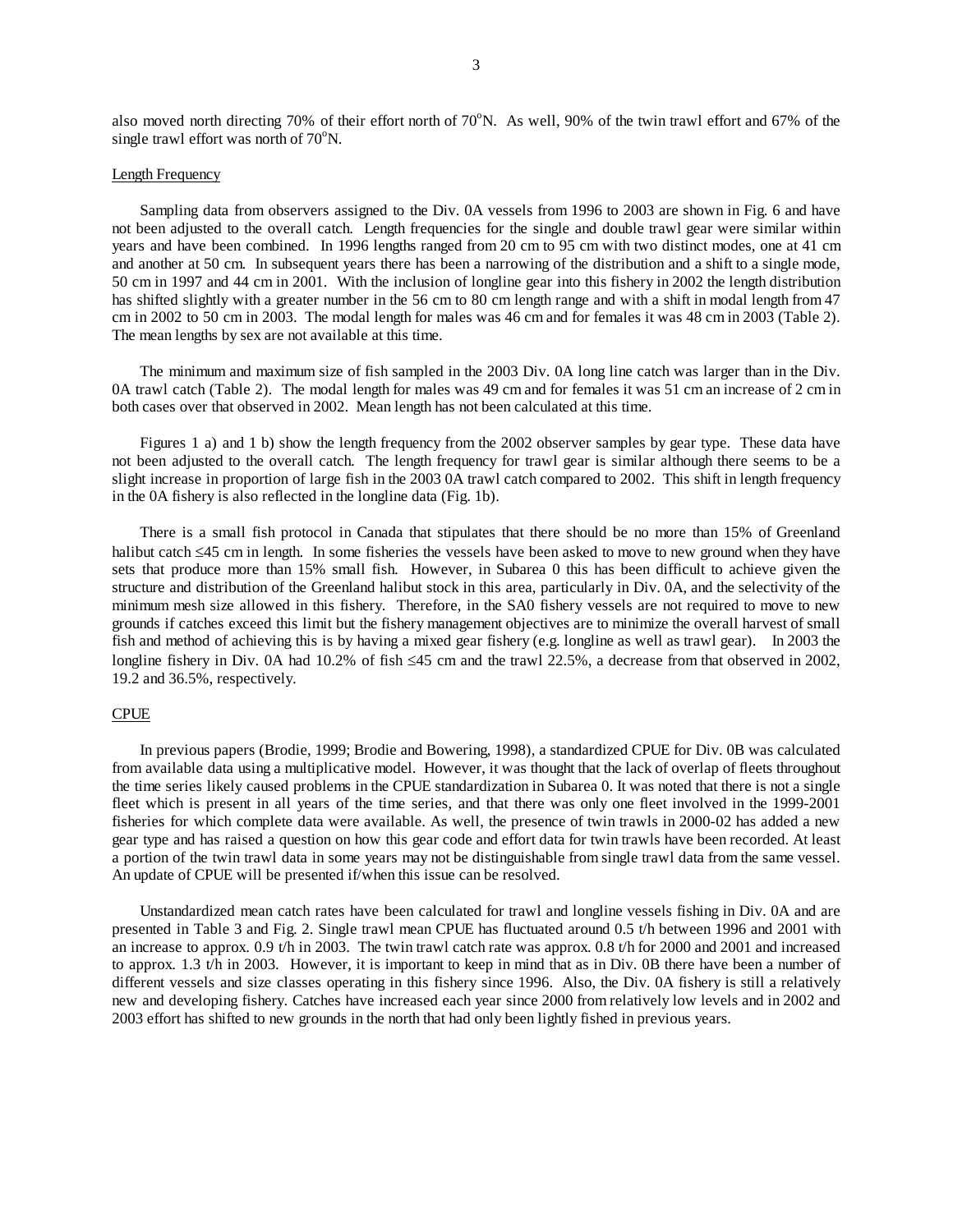#### **References**

- Brodie, W. 2000. Analysis of data from the commercial fishery for Greenland halibut in Subarea 0. NAFO SCR Doc. 00/26, Ser.No. N4255.
- Brodie, W. 1999. Analysis of data from the commercial fishery for Greenland halibut in Subarea 0. NAFO SCR Doc. 99/47, Ser.No. N4106.
- Brodie, W.B. and W.R.Bowering. 1998. Data from the commercial fishery for Greenland halibut in Subarea 0. NAFO SCR Doc. 98/39, Ser.No. N3027, 11 p.
- Table 1. Canadian catch of Greenland halibut in Subarea 0 in 2003, by Division, region, month and gear. Data from Fisheries and Oceans Statistics Branch and Observers. Fisheries and Oceans statistics show total catches of 244 tons for the 0B C&A inshore long-line fishery, however, a monthly breakdown was not available at this time. Two types of otter trawls were used, the standard single trawl and a double shrimp style trawl with two nets,  $GN =$  gillnet and  $LL =$  longline.

| <b>DIVISION 0B</b> | Can<br>(N)      |               |      |     | <b>DIVISION 0A</b><br>Can<br>(M) | Can<br>(C&A)    | SA <sub>0</sub> |         |              | Can<br>(C&A)    |               |      |              |              |
|--------------------|-----------------|---------------|------|-----|----------------------------------|-----------------|-----------------|---------|--------------|-----------------|---------------|------|--------------|--------------|
|                    | Single<br>Trawl | Twin<br>Trawl | GN   | LL  | Single<br>Trawl                  | Single<br>Trawl | Twin<br>Trawl   | LL      | <b>Total</b> | Single<br>Trawl | Twin<br>Trawl | LL   | <b>Total</b> | <b>Total</b> |
| Jan                | 11              | 130           |      |     |                                  |                 | 156             |         | 297          |                 |               |      | $\bf{0}$     | 297          |
| Feb                |                 |               |      |     |                                  |                 |                 |         | $\bf{0}$     |                 |               |      | $\bf{0}$     | $\bf{0}$     |
| Mar                |                 |               |      |     |                                  |                 |                 |         | $\bf{0}$     |                 |               |      | 0            | $\bf{0}$     |
| Apr                | 77              |               |      |     | 28                               |                 | 260             |         | 365          |                 |               |      | $\bf{0}$     | 365          |
| May                | 668             | 284           | 67   | 22  | 521                              | 181             | 419             |         | 2162         |                 |               |      | $\bf{0}$     | 2162         |
| June               | 225             | 10            | 331  | 196 | 56                               |                 |                 |         | 818          |                 |               |      | $\bf{0}$     | 818          |
| July               | 6               |               | 191  | 126 |                                  |                 |                 |         | 323          |                 |               | 56   | 56           | 379          |
| Aug                | 32              |               | 152  | 63  |                                  |                 |                 |         | 247          | 415             | 625           | 450  | 1490         | 1737         |
| Sep                |                 |               | 107  | 90  |                                  |                 |                 |         | 197          | 469             | 198           | 321  | 988          | 1185         |
| Oct                | 87              |               | 192  | 102 |                                  |                 |                 |         | 381          | 485             | 366           | 205  | 1056         | 1437         |
| Nov                | 253             |               | 128  | 42  |                                  |                 |                 |         | 423          | 223             | 160           | 305  | 688          | 1111         |
| Dec                | 409             | 211           |      |     |                                  |                 |                 |         | 620          |                 |               |      | $\bf{0}$     | 620          |
| Unspec.            |                 |               |      |     |                                  |                 |                 | 24<br>4 | 244          |                 |               |      |              | 244          |
| <b>Total</b>       | 1768            | 635           | 1168 | 641 | 605                              | 181             | 835             | 24<br>4 | 6077         | 1592            | 1349          | 1337 | 4278         | 10355        |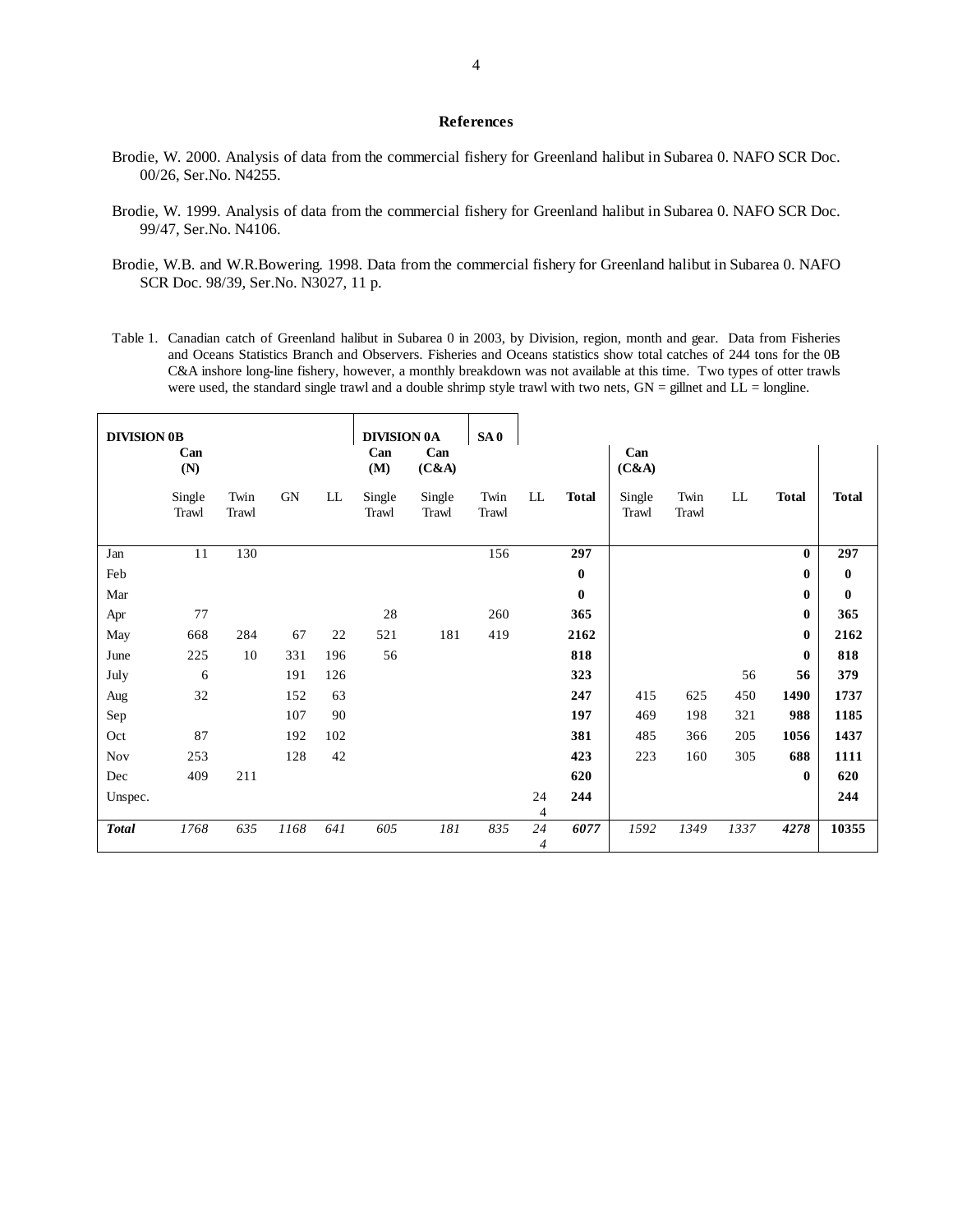|      | a) Otter Trawl |        |            |              |        |         |      |             |         |           |
|------|----------------|--------|------------|--------------|--------|---------|------|-------------|---------|-----------|
|      | Length range   |        |            | Modal Length |        |         |      | Mean Length |         | Percent   |
| Year | Male           | Female | Unknown    | Male         | Female | Unknown | Male | Female      | Unknown | $<$ 45 cm |
| 1996 | 22-80          | 20-95  | $30 - 46$  | 49           | 50     | 40      | 45.5 | 48.3        | 38.9    | 50.6      |
| 1997 | 24-78          | 24-94  |            | 48           | 50, 52 |         | 47.6 | 50.0        |         | 32.0      |
| 1998 | $30 - 75$      | 30-87  |            | 46           | 49     |         | 48.1 | 50.8        |         | 26.8      |
| 1999 | 30-81          | 30-99  |            | 46           | 47     |         | 48.0 | 50.2        |         | 34.3      |
| 2000 | $27 - 68$      | 28-94  |            | 45, 48       | 47     |         | 44.1 | 47.7        |         | 39.8      |
| 2001 | 26-80          | 23-104 | 26-98      | 45           | 45     | 46      | 44.9 | 46.7        | 49.1    | 51.8      |
| 2002 | 17-75          | 12-102 | $25 - 102$ | 45           | 46     | 46      | 46.1 | 48.4        | 48.0    | 36.5      |
| 2003 | $25 - 76$      | 26-97  | 26-96      | 46           | 48     | 44      |      |             |         | 22.5      |

Table 2 . Overview of length (cm) parameters for the Div. 0A fishery 1996-2003.

b) Longline

|      | Length range |        |         | Modal Length |        |         | Mean Length |        |         | Percent  |
|------|--------------|--------|---------|--------------|--------|---------|-------------|--------|---------|----------|
| Year | Male         | Female | Unknown | Male         | Female | Jnknown | Male        | Female | Unknown | $<45$ cm |
| 2002 | 33-82        | 32-104 | 34-129  | 47           | 49     | 46      | 50.0        | 55.3   | 55.1    | 19.2     |
| 2003 | 34-81        | 33-106 | 36-114  | 49           |        | 52      |             |        |         | 10.2     |

Table 3 a). Trawl CPUE (kg/h) in Division 0A, non-standardized mean for all vessels combined, (no net damage or loss of fish, tow duration ≥2hrs.).

| Year | Single Trawl Mean | s.d. | # tows | Twin Trawl Mean CPUE | s.d. | $#$ tows |
|------|-------------------|------|--------|----------------------|------|----------|
|      | $CPUE$ (kg/h)     |      |        | (kg/h)               |      |          |
| 1996 | 641               | 366  | 106    |                      |      |          |
| 1997 | 336               | 277  | 91     | 498                  | 430  | 38       |
| 1998 | 619               | 302  | 12     |                      |      |          |
| 1999 | 628               | 217  | 84     |                      |      |          |
| 2000 | 339               | 178  | 10     | 863                  | 454  | 47       |
| 2001 | 494               | 228  | 369    | 882                  | 557  | 256      |
| 2002 | 842               | 565  | 215    | 1224                 | 624  | 217      |
| 2003 | 930               | 528  | 289    | 1347                 | 778  | 145      |

b). Longline CPUE (kg/1000 hooks) in Division 0A, non-standardized mean for five vessels, for sets ≥2hrs. in duration.

| Year | Mean CPUE (kg/1000 hooks) | s.d. | # sets |
|------|---------------------------|------|--------|
| 2002 | 202                       | 108  |        |
| 2003 | 256                       | 134  | 674    |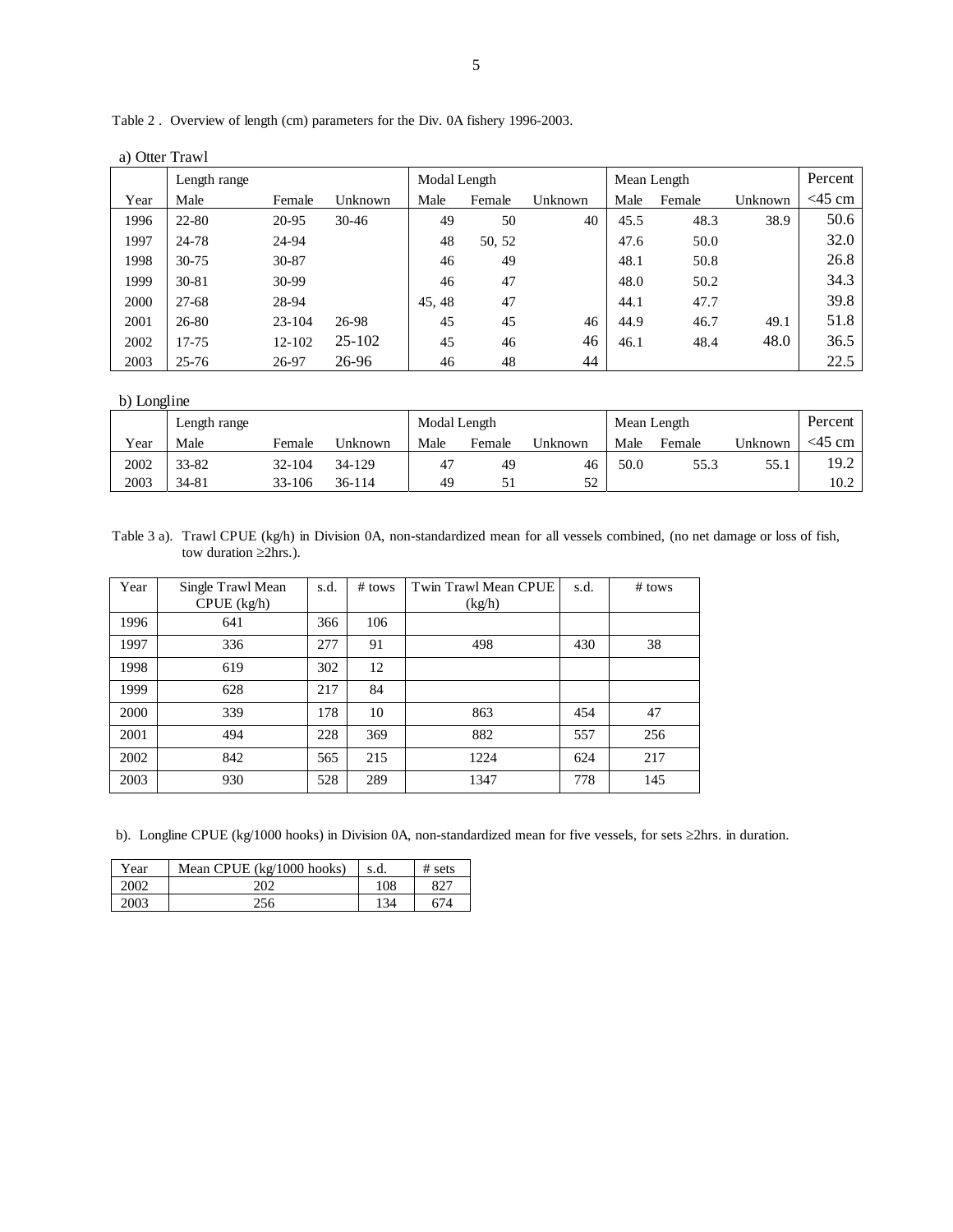|      | Codend             | Body                         |
|------|--------------------|------------------------------|
| Year | $Mesh$ (mm)        | Mesh (mm)                    |
| 1996 | 147, 148           | 147, 149, 150                |
| 1997 | 145, 147, 148      | 153, 152, 160                |
| 1998 | 145                | 146                          |
| 1999 | 145, 147           | 152, 153                     |
| 2000 | 145                | 160                          |
| 2001 | 145, 148, 150, 152 | 100, 135, 150, 155, 160, 200 |
| 2002 | 145 diamond        | 100, 155 diamond             |
|      | 156, 158 square    | 155, 154 square              |
| 2003 | 145, 147, 148      | 100, 160                     |

Table 4. Mesh used in the otter trawl gear during the Div. 0A Greenland halibut fishery, 1996-2003.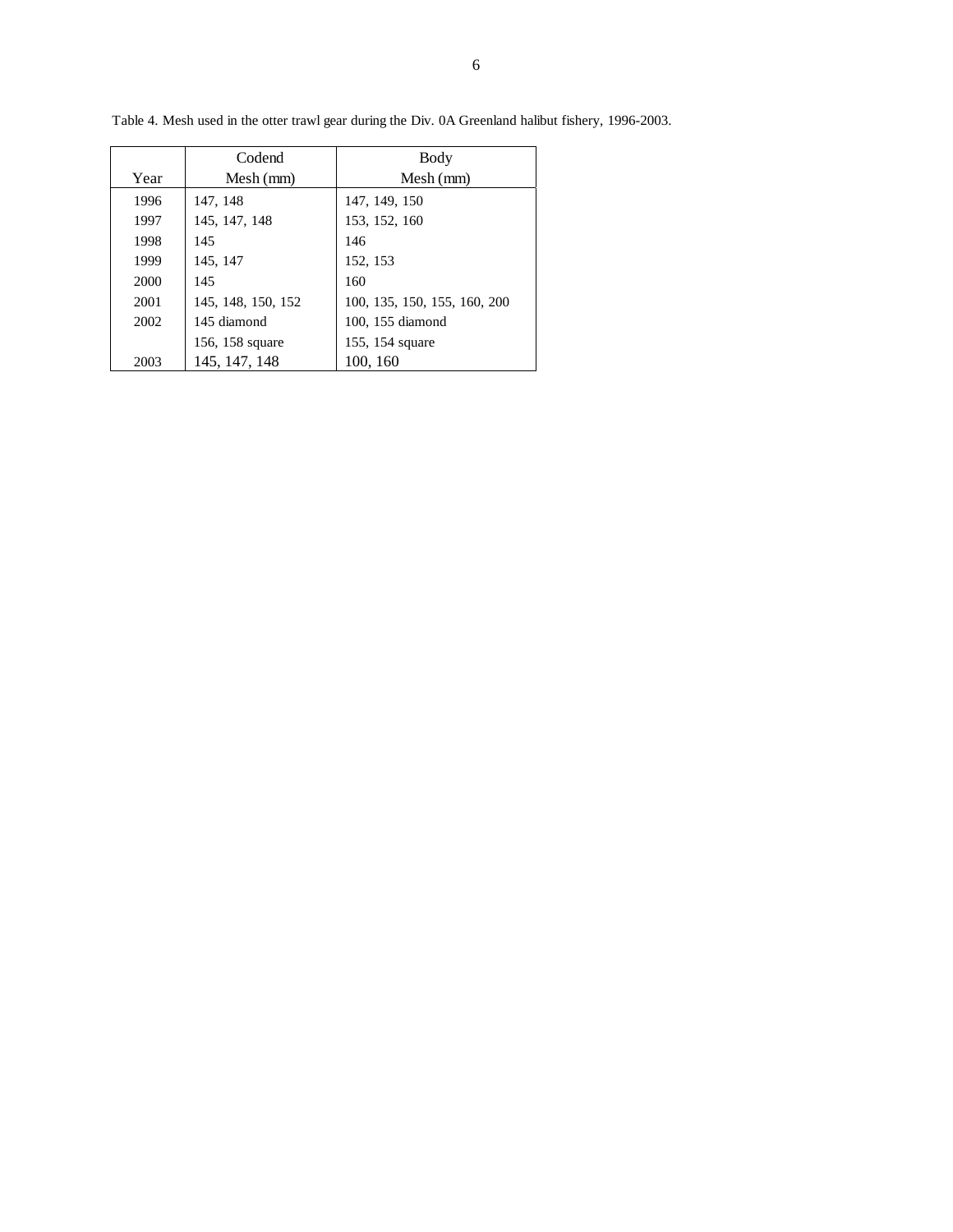

Fig. 1. Greenland halibut length frequency for the Div. 0A fishery, 1996-2003. Data from the sampled catch. Both trawl and long-line gear were used beginning in 2002.